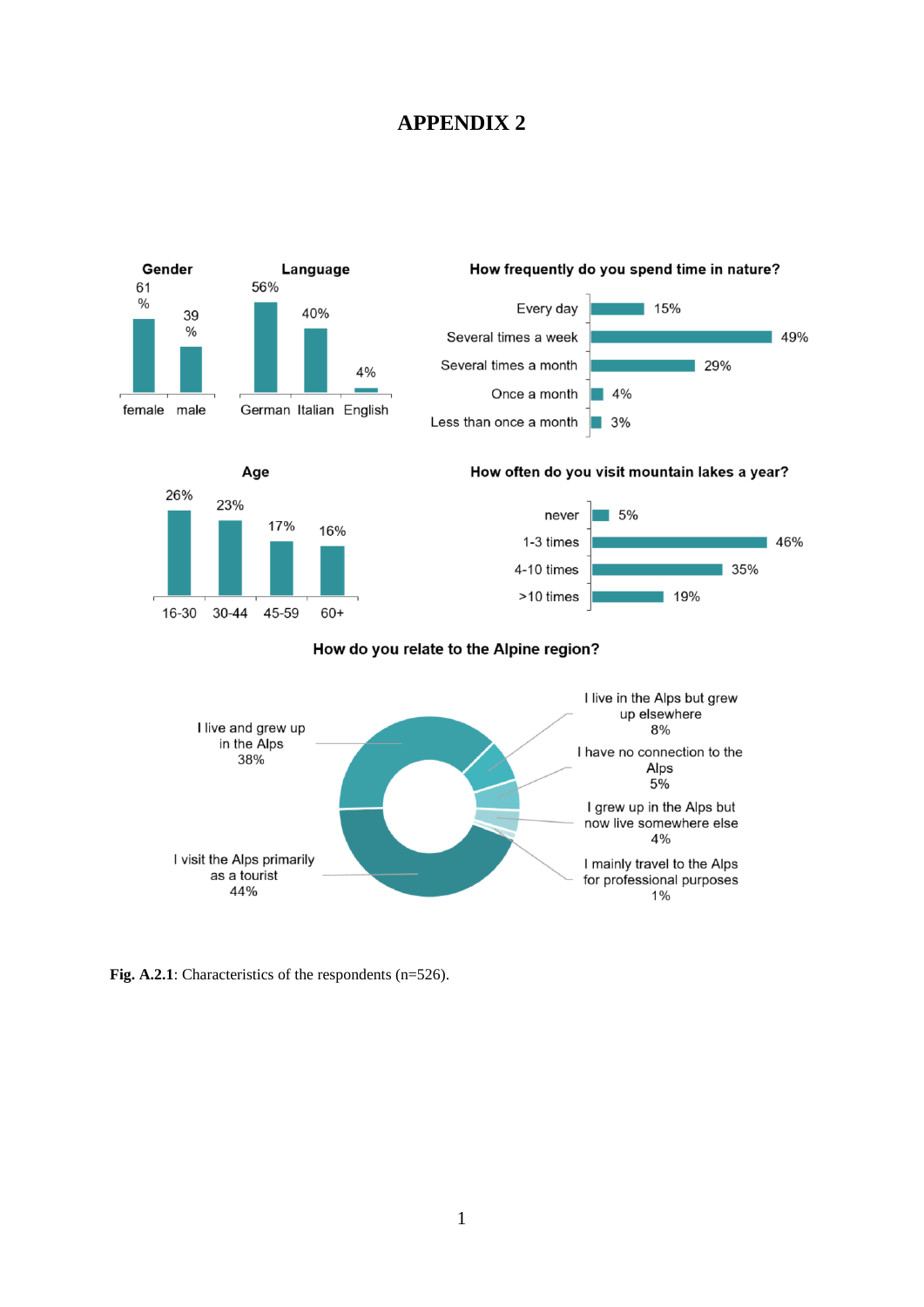|                     | Total     | Gender    |           | Age       |           | Cultural background |                | <b>Relation to Alps</b> |                 | Frequency of visits in nature |           | Lake affinity |           |
|---------------------|-----------|-----------|-----------|-----------|-----------|---------------------|----------------|-------------------------|-----------------|-------------------------------|-----------|---------------|-----------|
|                     |           | Female    | Male      | $<$ 40    | $40+$     | German              | <b>Italian</b> | <b>Residents</b>        | <b>Tourists</b> | Low                           | High      | Low           | High      |
|                     | $N = 526$ | $N = 320$ | $N = 201$ | $N = 253$ | $N = 256$ | $N = 294$           | $N = 210$      | $N = 199$               | $N = 229$       | $N = 187$                     | $N = 335$ | $N = 255$     | $N = 268$ |
| Bequest value       | 2.825     | 2.825     | 2.826     | 2.806     | 2.852     | 2.779               | 2.881          | 2.824                   | 2.852           | 2.834                         | 2.821     | 2.824         | 2.828     |
| Symbolic value      | 2.587     | 2.641     | 2.502     | 2.585     | 2.586     | $2.799**$           | 2.343**        | 2.613                   | 2.611           | 2.487                         | 2.639     | 2.627         | 2.545     |
| Aesthetic value     | 2.521     | 2.553     | 2.463     | 2.510     | 2.539     | $2.408*$            | $2.638*$       | 2.613                   | 2.524           | 2.535                         | 2.507     | 2.459         | 2.578     |
| Education           | 2.500     | 2.516     | 2.478     | 2.494     | 2.496     | $2.354**$           | $2.690**$      | 2.457                   | 2.507           | 2.594                         | 2.442     | 2.518         | 2.478     |
| Spiritual value     | 2.494     | 2.559     | 2.388     | 2.443     | 2.535     | $2.694**$           | $2.248**$      | 2.477                   | 2.498           | 2.417                         | 2.531     | 2.545         | 2.440     |
| Existence value     | 2.492     | 2.475     | 2.527     | 2.486     | 2.516     | $2.180**$           | $2.876**$      | 2.643                   | 2.445           | 2.561                         | 2.454     | $2.369**$     | $2.616**$ |
| Outdoor recreation  | 2.158     | 2.159     | 2.149     | 2.213     | 2.090     | 2.204               | 2.133          | 2.090                   | 2.170           | 2.257                         | 2.099     | $2.302**$     | $2.015**$ |
| Sense of place      | 2.076     | 2.184*    | 1.900*    | 2.008     | 2.141     | 1.952**             | $2.271**$      | 2.241                   | 2.070           | 2.032                         | 2.093     | 1.976         | 2.168     |
| Scientific research | 1.795     | l.769     | 1.856     | 1.806     | 1.793     | $1.224**$           | $2.510**$      | 1.819                   | 1.812           | $2.005**$                     | $1.675**$ | 1.765         | 1.836     |
| Representation      | 1.534     | $1.441*$  | 1.692*    | 1.660*    | $1.410*$  | 1.599               | 1.467          | 1.608                   | 1.428           | 1.529                         | 1.534     | 1.498         | 1.575     |
| Entertainment       | 1.430     | 1.416     | 1.468     | 1.455     | 1.406     | 1.364               | 1.505          | 1.528                   | 1.393           | 1.503                         | 1.391     | 1.459         | 1.410     |

**Table A.2.1**: Perceived value of CES of mountain lakes (in descending order) and mean values of socio-cultural groups. Statistically significant differences between groups are indicated by  $*(p < 0.01)$  and  $** (p < 0.001)$ .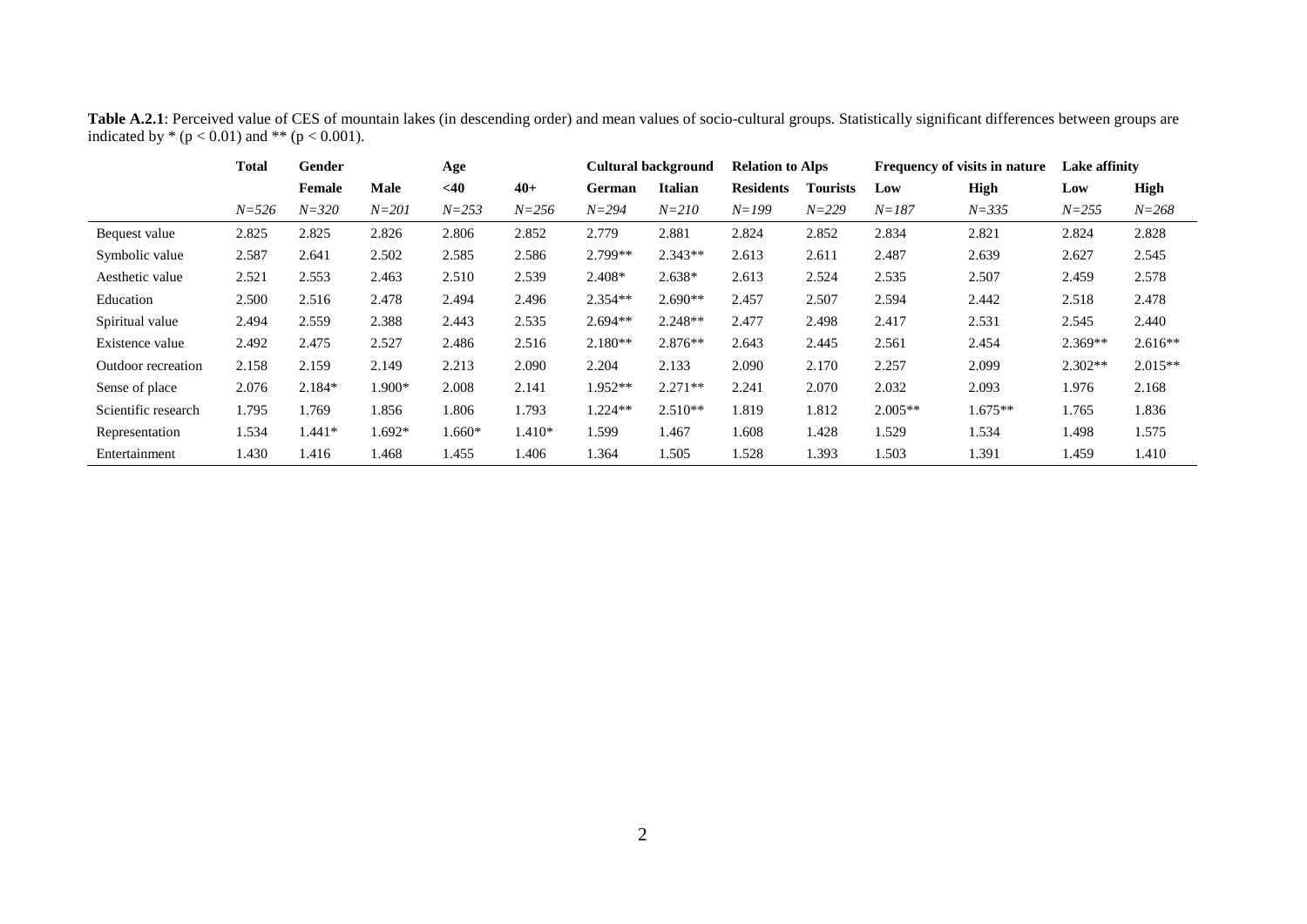|                      | Total     | Gender    |             | Age       |           | <b>Cultural background</b> |           | <b>Relation to Alps</b> |           | Frequency of visits in nature |           | Lake affinity |             |
|----------------------|-----------|-----------|-------------|-----------|-----------|----------------------------|-----------|-------------------------|-----------|-------------------------------|-----------|---------------|-------------|
|                      |           | Female    | <b>Male</b> | $<$ 40    | $40+$     | German                     | Italian   | <b>Residents</b>        | Tourists  | Low                           | High      | Low           | <b>High</b> |
|                      | $N = 526$ | $N = 320$ | $N = 201$   | $N = 253$ | $N = 256$ | $N = 294$                  | $N = 210$ | $N = 199$               | $N = 229$ | $N = 187$                     | $N = 335$ | $N = 255$     | $N = 268$   |
| Connection to nature | 2.605     | $2.716**$ | 2.458**     | 2.557     | 2.676     | 2.527                      | 2.695     | 2.603                   | 2.668     | 2.578                         | 2.621     | $2.569*$      | $2.642*$    |
| Relaxation           | 2.544     | $2.644**$ | 2.398**     | 2.549     | 2.566     | 2.503                      | 2.576     | 2.523                   | 2.616     | 2.545                         | 2.546     | 2.510         | 2.582       |
| Freedom              | 2.542     | 2.622     | 2.443       | 2.625     | 2.516     | $2.425**$                  | $2.686**$ | 2.618                   | 2.511     | 2.519                         | 2.558     | $2.384**$     | $2.687**$   |
| Peace                | 2.371     | $2.509**$ | $2.169**$   | 2.356     | 2.410     | $2.483**$                  | $2.176**$ | 2.397                   | 2.402     | 2.262                         | 2.433     | 2.329         | 2.403       |
| <b>Memories</b>      | 2.365     | $2.484**$ | $2.189**$   | 2.364     | 2.387     | $2.510**$                  | $2.171**$ | 2.357                   | 2.371     | 2.198*                        | 2.454*    | 2.341         | 2.381       |
| Health               | 2.169     | $2.294*$  | 1.990*      | 2.249     | 2.145     | 2.075                      | 2.271     | 2.231                   | 2.175     | 2.267                         | 2.116     | 2.078         | 2.25        |
| Inspiration          | 1.943     | $2.075**$ | $1.716**$   | 1.874     | 2.023     | 1.854                      | 2.038     | 1.95                    | 1.974     | 1.904                         | 1.955     | 1.867         | 2.015       |
| Excitement           | 1.897     | $2.094**$ | $1.607**$   | 1.929     | 1.930     | $1.663**$                  | $2.205**$ | 1.824                   | 1.952     | 1.941                         | 1.875     | 1.784         | 2.004       |
| Sense of belonging   | 1.835     | 1.913     | 1.736       | 1.913     | 1.801     | 1.748*                     | $2.005*$  | $2.221**$               | $1.555**$ | 1.583**                       | $1.973**$ | 1.424**       | $2.228**$   |
| Refreshment          | 1.783     | 1.806     | 1.761       | 1.775     | 1.805     | 1.905                      | 1.657     | 1.688                   | 1.843     | 1.727                         | 1.818     | 1.851         | 1.728       |
| Life lessons         | 1.721     | 1.741     | 1.711       | 1.617     | 1.844     | $1.500**$                  | $2.038**$ | 1.683                   | 1.803     | 1.733                         | 1.704     | 1.616         | 1.813       |

**Table A.2.2**: Perceived value of experiences of mountain lakes (in descending order) and mean values of socio-cultural groups. Statistically significant differences between groups are indicated by  $*(p < 0.01)$  and  $** (p < 0.001)$ .

Table A.2.3: Pressures mentioned in relation to a visit to mountain lakes (in descending order) and mean values of socio-cultural groups. Statistically significant differences between groups are indicated by  $*(p < 0.01)$  and  $**$  ( $p < 0.001$ ).

|                        | Total     | Gender    |           | Age       |           | Cultural background |                | <b>Relation to Alps</b> |                 | Frequency of visits in nature |           | Lake affinity |           |
|------------------------|-----------|-----------|-----------|-----------|-----------|---------------------|----------------|-------------------------|-----------------|-------------------------------|-----------|---------------|-----------|
|                        |           | Female    | Male      | $<$ 40    | $40+$     | German              | <b>Italian</b> | <b>Residents</b>        | <b>Tourists</b> | Low                           | High      | Low           | High      |
|                        | $N = 526$ | $N = 320$ | $N = 201$ | $N = 253$ | $N = 256$ | $N = 294$           | $N = 210$      | $N = 199$               | $N = 229$       | $N = 187$                     | $N = 335$ | $N = 255$     | $N = 268$ |
| Crowdedness            | 0.700     | 0.691     | 0.716     | 0.719     | 0.676     | 0.738               | 0.643          | 0.693                   | 0.707           | 0.701                         | 0.701     | 0.694         | 0.705     |
| <b>Noisiness</b>       | 0.272     | $0.313*$  | $0.209*$  | 0.269     | 0.273     | $0.350**$           | $0.162**$      | 0.286                   | 0.249           | 0.262                         | 0.278     | 0.267         | 0.276     |
| Garbage/pollution      | 0.213     | 0.231     | 0.184     | $0.289**$ | $0.148**$ | $0.269**$           | $0.124**$      | 0.191                   | 0.223           | 0.198                         | 0.224     | 0.235         | 0.190     |
| Touristic exploitation | 0.186     | 0.159     | 0.234     | 0.225     | 0.156     | $0.269**$           | $0.081**$      | 0.181                   | 0.170           | 0.198                         | 0.182     | 0.212         | 0.164     |
| Bad weather            | 0.120     | 0.138     | 0.095     | 0.103     | 0.141     | 0.105               | 0.138          | 0.131                   | 0.140           | 0.123                         | 0.119     | 0.122         | 0.119     |
| Anthropization         | 0.118     | 0.113     | 0.129     | 0.154     | 0.086     | 0.136               | 0.095          | 0.121                   | 0.096           | 0.112                         | 0.119     | 0.125         | 0.108     |
| Other                  | 0.046     | 0.053     | 0.035     | 0.036     | 0.055     | 0.048               | 0.038          | 0.030                   | 0.066           | 0.064                         | 0.036     | 0.063         | 0.030     |